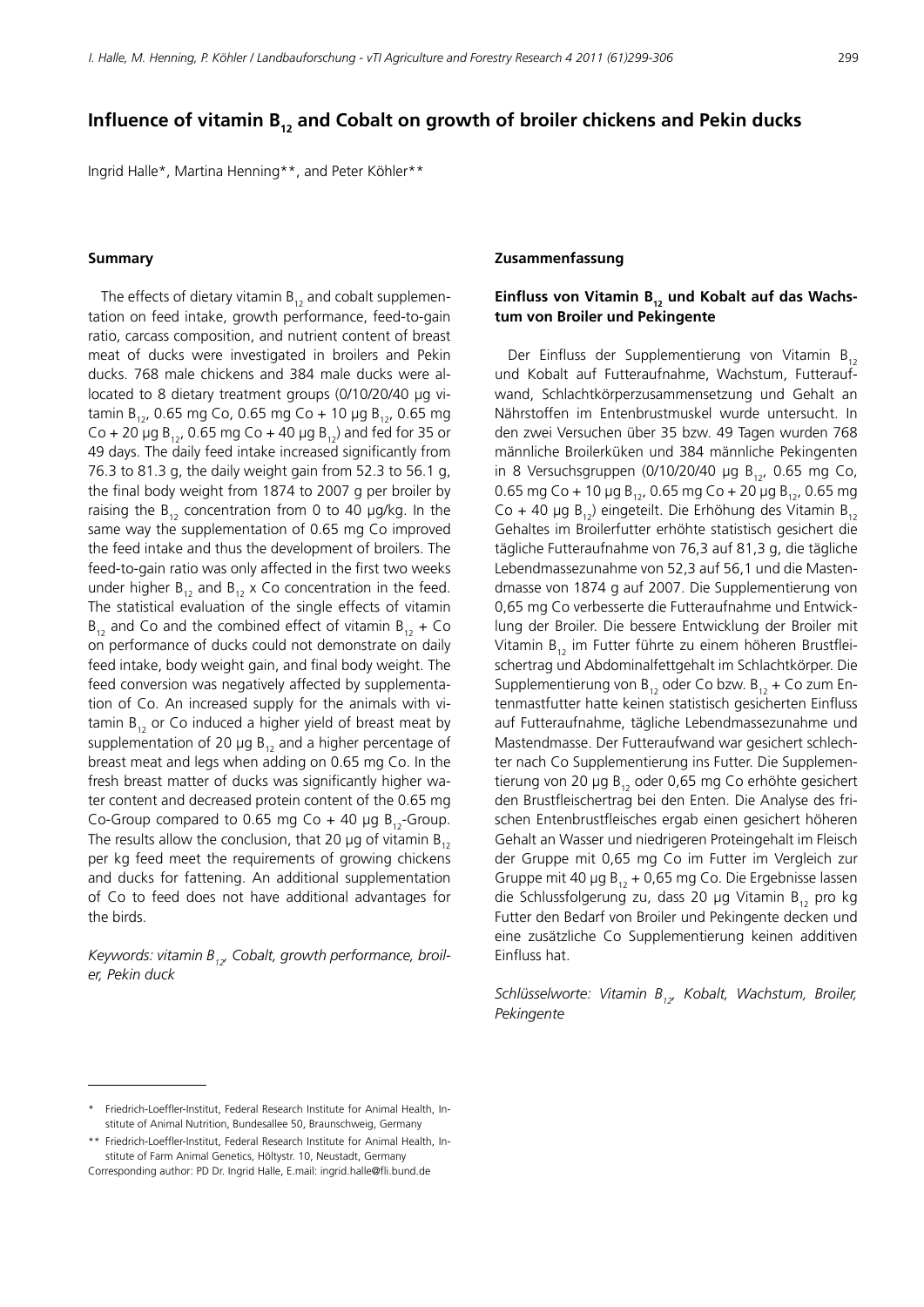300

Vitamin  $B_{12}$  is the most recently discovered vitamin (West, 1948) with the lowest concentration of vitamins needed to meet the requirement of animals. This vitamin belongs to a specific group of Cobalt (Co)-containing corrinoids with biological activity in humans and animals. The term vitamin  $B_{12}$  is restricted to the recommended biochemical nomenclature for the form of cobalamin. Cobalamin does not occur in plants, it is synthesized in nature by certain bacteria, fungi and algae (Green, 2005). Microbes in the rumen of ruminants incorporate Co into a corrin ring to form vitamin  $B_{12}$ . Vitamin  $B_{12}$  is an essential component of several enzyme systems that carry out a number of very basic metabolic functions in the animal's body (McDowell, 1989). This vitamin plays a central role in normal functions of the brain and the nervous system, in the homocystein metabolism, in the blood function, energy metabolism, cell division and functions of the immune system (EFSA, 2009a; 2010). 10  $\mu$ g per kg feed are indicated by the NRC (1994), and 9  $\mu$ g B<sub>12</sub> per kg by the GfE (1999) as the requirement for broiler chickens and Pekin ducks.

There is no evidence that monogastric animals (pigs and poultry) require Cobalt (Co) other than through vitamin  $B_{12}$ . Consequently, there is no need for any Co supplementation to the feed for these animals (EFSA, 2009b). Although Co is not necessary for nutrition of broiler chickens, it is often added into the vitamin-mineral premix. Poultry obtain their  $B_{12}$  either preformed in feed or indirectly by ingesting faeces.

The objective of this study was to determine the effect of a Vitamin  $B_{12}$ -free diet supplemented with Vitamin  $B_{12}$ or/and Cobalt on broiler and Pekin duck performance.

## **Material and methods**

In Trial 1 a total number of 768 one-day old male chickens for fattening (Ross 308) was randomly distributed in treatments with 12 chickens per pen and 8 pens per group (Table 1). The duration of the trial was 35 days. Body weight was recorded for each broiler individually at days 14, 21 and 35 of age. Feed was weighed back on a penbasis weekly. One bird per pen, representing the mean body weight of broilers of this pen, was slaughtered at the end of the trial (8 broilers per group) to determine carcass composition. Weights of total breast meat (without skin), complete right leg, liver, heart, gizzard, spleen and sum of abdominal and viscera fat were individually recorded. All parts were expressed as percentage of body weight.

In Trial 2 a total number of 384 male one-day old Pekin ducks was randomly distributed in treatments with 6 ducks per pen and 8 pens per group (Table 1). The duration of the trial was 49 days. Body weight was recorded for each duck individually at days 21 and 49 of age. Feed was weighed back on a pen-basis weekly. One bird per

pen, representing the mean body weight of ducks of this pen, was slaughtered at the end of the trial (8 ducks per group) to determine carcass composition. Weights of total breast meat (without skin), complete right leg, liver, heart, gizzard, spleen and sum of abdominal and viscera fat were individually recorded. Breast meat of slaughtered ducks of Groups 1, 4, 5 and 8 was analyzed for moisture and intramuscular fat content with Near Infrared Transmission Spectroscopy (NIT) according to percentages of protein were calculated (Köhler et al., 1995).

| ٠<br>×<br>۰.<br>× |
|-------------------|
|-------------------|

Trial design

| Group          | $B_{12}$ , µg/kg | Co, mg/kg      |
|----------------|------------------|----------------|
| $\mathbf{1}$   | $\mathbf 0$      | $\mathbf 0$    |
| $\overline{2}$ | 10               | $\overline{0}$ |
| $\overline{3}$ | 20               | $\overline{0}$ |
| $\overline{4}$ | 40               | $\overline{0}$ |
| 5              | $\mathbf 0$      | 0.65           |
| 6              | 10               | 0.65           |
| $\overline{7}$ | 20               | 0.65           |
| 8              | 40               | 0.65           |
|                |                  |                |

Pelleted feed (Table 2) was provided for ad libitum consumption as a one phase feed for broilers and secondphase feed (starter feed: day 1 to 21, fattening feed: day 22 to 49) for Pekin ducks. The basal diet was not supplemented with vitamin  $B_{12}$  and contained Co only from natural sources (wheat, corn, soya bean meal). The microbiological analyses (LUFA Speyer, LUFA SP 22013) of the diet yielded a value of 4  $\mu$ g B<sub>12</sub> per kg. This value resulted from microbiological contamination of the feedstuffs. The basal diet was supplemented with  $0/10/20/40$  µg B<sub>12</sub> per kg, 0.65 mg Co, 0.65 mg Co + 10 μg B<sub>12</sub>, 0.65 mg Co + 20 μg  $B_{12}$  and 0.65 mg Co + 40 µg  $B_{12}$  per kg (Table 1).

Data from the two trials were analyzed by a two-way ANOVA: yijk =  $\mu$  + Vi + Cj + VCij + eijk, with yijk = observation,  $\mu$  = general mean, Vi = vitamin B<sub>12</sub> (0, 10, 20 and 40  $\mu$ g), C $i =$  Cobalt (0 and 0.65 mg), interaction VCij and  $eijk = error term (random)$ . Multiple comparisons of means were carried out using the Student-Newman-Keuls Test  $(P \le 0.05)$ . The statistical analyses were performed by the SAS software package (Version 9.1).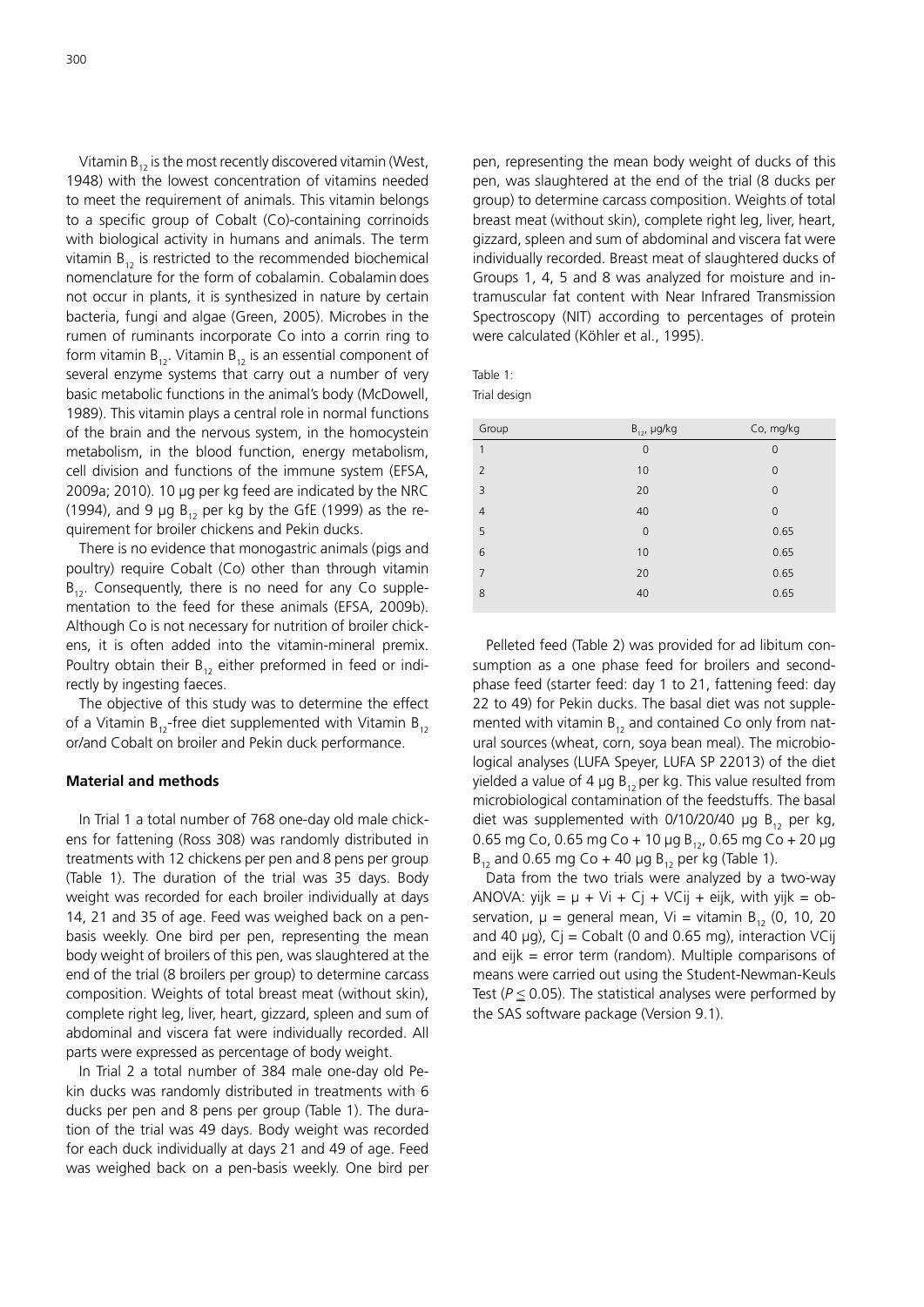Table 2: Ingredient composition, analysed and calculated nutrients of the diets (g/kg)

| Ingredient                         | <b>Broiler</b> | Pekin duck |            |  |
|------------------------------------|----------------|------------|------------|--|
| Age of days                        | $1 - 35$       | $1 - 21$   | $22 - 49$  |  |
| Wheat                              | 150.0          | 150.0      | 400.0      |  |
| Corn                               | 378.7          | 480.7      | 316.3      |  |
| Soya bean meal                     | 386.4          | 299.8      | 212.8      |  |
| Soya oil                           | 49.8           | 24.9       | 29.4       |  |
| Di-calcium-phosphate               | 10.0           | 19.6       | 17.6       |  |
| Calcium carbonate                  | 10.5           | 7.8        | 6.7        |  |
| Sodium chloride                    | 3.2            | 3.4        | 3.5        |  |
| <b>DL-Methionine</b>               | 2.8            | 2.0        | 2.1        |  |
| L-Lysine-HCl                       | 1.7            | 1.6        | 1.6        |  |
| L-Threonine                        |                | 0.2        |            |  |
| Premix <sup>1)</sup>               | 10.0           | 10.0       | 10.0       |  |
| Vitamin $B_{12}^{\ 2)}$ , µg/kg    | 0/10/20/40     | 0/10/20/40 | 0/10/20/40 |  |
| $Co2$ , mg/kg                      | 0/0.65         | 0/0.65     | 0/0.65     |  |
| Dry matter <sup>3)</sup>           | 887            | 878        | 882        |  |
| Crude protein <sup>3)</sup>        | 202            | 199        | 172        |  |
| $ME$ , MJ/ $kg4$                   | 13.16          | 12.37      | 12.62      |  |
| Lysine <sup>5)</sup>               | 12.5           | 11.5       | 9.5        |  |
| Methionine + Cystine <sup>5)</sup> | 9.6            | 8.5        | 8.0        |  |
| Cobalt, µg/kg <sup>6)</sup>        | 51             | 48         | 39         |  |
| Vitamin $B_{12}^{\ 7)}$ , µg/kg    | 4.0            | 4.0        | 4.0        |  |

<sup>1)</sup> Vitamin – mineral premix provided per kg of diet: vitamin A, 12000 IE; vitamin D3 3500 IE; tocopherol, 40 mg; menadion, 4.5 mg; thiamine, 2.5 mg; riboflavin, 8 mg; pyridoxine, 6 mg; nicotinic acid, 45 mg; pantothenic acid, 15 mg; folic acid, 1.2 mg; biotin, 50 μg; choline chloride, 550 mg; Fe, 32 mg; Cu, 12 mg; Zn, 80 mg; Mn, 100 mg; Se, 0.4 mg; I, 1.6 mg

<sup>2)</sup> Cyanocobalamin supplements  $-$  0.1 % vitamin B12; Cobalt carbonat  $-$  5 % Co

<sup>3</sup>) Analyzed values

<sup>4)</sup> Calculated values (WPSA, 1985)

<sup>5)</sup> Calculated values

6) Calculated values (Souci et al., 2008) 

7) Analyzed values -LUFA SP 22013

#### Table 3:

 $AN$ 

# **Results**

#### *Trial 1 – Broiler chicken*

The statistical evaluation of the single effect of vitamin  $B_{12}$  and Co and the combined effect of vitamin  $B_{12}$  + Co on performance of broilers demonstrated a high dependence ( $P$  < 0.05) of the vitamin  $B_{12}$  or/and Co concentration in the broiler feed on the daily feed intake, the body weight gain, and final body weight. The daily feed intake increased significantly from  $76.3$  g to  $81.3$  g, the daily weight gain from 52.3 g to 56.1 g, the final body weight from 1874 g to 2007 g per broiler with raising the  $B_{12}$  concentration from 0 to 40  $\mu$ g per kg feed (Table 3, 4, 5). In the same way the supplementation of 0.65 mg Co per kg diet improved  $(P < 0.05)$  the feed intake and thus the development of broiler chickens (Table 6). The feed-to-gain ratio was only affected in the first two weeks of the raised  $B_{12}$  and  $B_{12}$  x Co concentrations in the feed (Table 4). An improved supply of vitamin  $B_{12}$  for the animals led to a higher yield of breast meat  $(P < 0.05)$ , but also a higher mass of viscera fat in broilers (Table 7).

# *Trial 2 – Pekin ducks*

The statistical evaluation of the single effects of vitamin  $B_{12}$  and Co and the combined effect of vitamin  $B_{12}$  + Co on performance of ducks could not demonstrate dependence  $(P > 0.05)$  of vitamin B<sub>12</sub> or/and Co concentration in the feed on the daily feed intake, the body weight gain, and final body weight (Table 8, 9, 10). The feed-to-gain ratio was negatively affected ( $P \le 0.05$ ) by supplementation of Co in the feed (Table 9, 11). An increased supply with vitamin  $B_{12}$  or Co resulted in a higher yield of breast meat

| uwic J.<br>erformance of broilers – Feed intake, body weight gain (Mean, SD, P-value) |              |                |                |                                         |                |                |                |                                              |                |
|---------------------------------------------------------------------------------------|--------------|----------------|----------------|-----------------------------------------|----------------|----------------|----------------|----------------------------------------------|----------------|
|                                                                                       |              |                |                |                                         |                |                |                |                                              |                |
| <b>Treatments</b>                                                                     |              |                |                | Feed intake, g/broiler/day, age of days |                |                |                | Body weight gain, g/broiler/day, age of days |                |
| B <sub>12</sub> , µg/kg                                                               | Co, mg/kg    | $1 - 14$       | $15 - 21$      | $22 - 35$                               | $1 - 35$       | $1 - 14$       | $15 - 21$      | $22 - 35$                                    | $1 - 35$       |
| $\mathbf{0}$                                                                          | $\Omega$     | $24.7 \pm 1.4$ | $58.7 \pm 3.1$ | $122.0 \pm 7.7$                         | $70.3 \pm 4.2$ | $18.1 \pm 0.8$ | $42.0 \pm 3.9$ | $80.5 \pm 5.4$                               | $47.8 \pm 2.5$ |
| 10                                                                                    | $\mathbf{0}$ | $26.1 \pm 2.0$ | $67.5 \pm 4.6$ | $131.9 \pm 7.6$                         | $76.7 \pm 4.3$ | $20.6 \pm 1.2$ | $46.9 \pm 2.9$ | $88.0 \pm 4.3$                               | $52.8 \pm 2.5$ |
| 20                                                                                    | $\mathbf{0}$ | $28.0 \pm 1.5$ | $70.2 \pm 5.7$ | $138.4 \pm 8.7$                         | $80.4 \pm 4.8$ | $21.6 \pm 1.4$ | $49.8 \pm 4.0$ | $92.0 \pm 5.2$                               | $55.4 \pm 3.1$ |
| 40                                                                                    | $\mathbf{0}$ | $28.0 \pm 1.0$ | $71.5 \pm 2.8$ | $138.8 \pm 4.3$                         | $81.0 \pm 2.3$ | $21.4 \pm 0.7$ | $50.9 \pm 1.8$ | $93.4 \pm 3.0$                               | $56.0 \pm 1.5$ |
| $\mathbf{0}$                                                                          | 0.65         | $29.0 \pm 1.3$ | $73.1 \pm 4.6$ | $140.5 \pm 6.0$                         | $82.2 \pm 3.7$ | $21.9 \pm 1.3$ | $52.0 \pm 4.4$ | $94.0 \pm 5.0$                               | $56.8 \pm 3.1$ |
| 10                                                                                    | 0.65         | $27.6 \pm 0.9$ | $69.3 \pm 3.3$ | $134.8 \pm 7.9$                         | $78.8 \pm 4.0$ | $20.8 \pm 0.9$ | $47.3 \pm 2.8$ | $89.6 \pm 4.4$                               | $53.6 \pm 2.4$ |
| 20                                                                                    | 0.65         | $27.1 \pm 1.5$ | $69.6 \pm 3.6$ | $136.4 \pm 5.1$                         | $79.2 \pm 3.2$ | $20.7 \pm 1.1$ | $48.1 \pm 1.9$ | $91.2 \pm 3.4$                               | $54.4 \pm 1.9$ |
| 40                                                                                    | 0.65         | $27.6 \pm 1.3$ | $71.7 \pm 4.3$ | $140.4 \pm 7.0$                         | $81.5 \pm 3.9$ | $21.2 \pm 1.1$ | $51.2 \pm 3.5$ | $93.6 \pm 4.3$                               | $56.2 \pm 2.3$ |
| ANOVA, P-value                                                                        |              |                |                |                                         |                |                |                |                                              |                |
| $B_{12}$                                                                              |              | 0.125          | 0.002          | 0.005                                   | 0.003          | 0.006          | 0.006          | 0.003                                        | 0.003          |
| Co                                                                                    |              | < 0.004        | 0.001          | 0.004                                   | 0.001          | 0.009          | 0.009          | 0.008                                        | 0.008          |
| $B_{12}$ x Co                                                                         |              | < 0.001        | < 0.001        | < 0.001                                 | < 0.001        | < 0.001        | < 0.001        | < 0.001                                      | < 0.001        |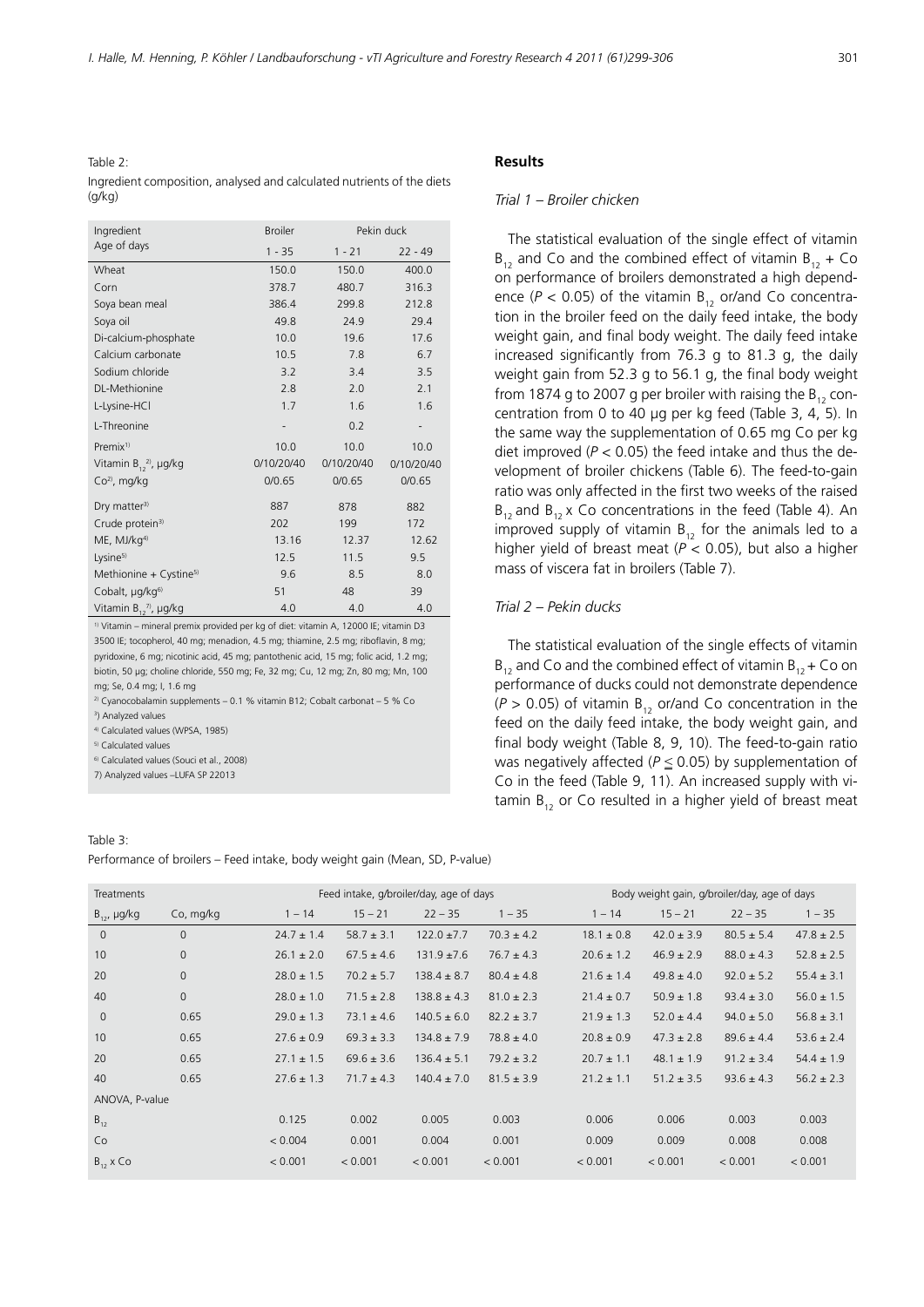Table 4:

| Performance of broilers – Feed-to-gain-ratio, body weight (Mean, SD, P-value) |                                        |  |  |  |  |
|-------------------------------------------------------------------------------|----------------------------------------|--|--|--|--|
| Treatments                                                                    | Feed-to-gain ratio, kg/kg, age of days |  |  |  |  |

| Treatments            |              |                 |                 | Feed-to-gain ratio, kg/kg, age of days | Body weight, g/broiler, age of days |                          |              |              |                |
|-----------------------|--------------|-----------------|-----------------|----------------------------------------|-------------------------------------|--------------------------|--------------|--------------|----------------|
| $B_{12}$ , $\mu g/kg$ | Co, mg/kg    | $1 - 14$        | $15 - 21$       | $22 - 35$                              | $1 - 35$                            |                          | 14           | 21           | 35             |
| $\mathbf{0}$          | $\mathbf{0}$ | $1.37 \pm 0.06$ | $1.40 \pm 0.11$ | $1.52 \pm 0.05$                        | $1.47 \pm 0.02$                     | $44 \pm 1$               | $297 \pm 10$ | $591 \pm 31$ | $1718 \pm 88$  |
| 10                    | $\mathbf{0}$ | $1.27 \pm 0.06$ | $1.44 \pm 0.04$ | $1.50 \pm 0.03$                        | $1.45 \pm 0.02$                     | $44 \pm 1$               | $332 \pm 17$ | $661 \pm 35$ | $1893 \pm 87$  |
| 20                    | $\mathbf 0$  | $1.29 \pm 0.04$ | $1.41 \pm 0.04$ | $1.50 \pm 0.42$                        | $1.45 \pm 0.03$                     | $44 \pm 1$               | $347 \pm 19$ | $696 \pm 44$ | $1983 \pm 109$ |
| 40                    | $\mathbf{0}$ | $1.31 \pm 0.03$ | $1.41 \pm 0.04$ | $1.49 \pm 0.04$                        | $1.44 \pm 0.02$                     | $44 \pm 1$               | $343 \pm 11$ | $699 \pm 21$ | $2006 \pm 53$  |
| $\mathbf 0$           | 0.65         | $1.32 \pm 0.03$ | $1.41 \pm 0.06$ | $1.50 \pm 0.04$                        | $1.45 \pm 0.03$                     | $44 \pm 1$               | $351 \pm 18$ | $715 \pm 47$ | $2031 \pm 108$ |
| 10                    | 0.65         | $1.33 \pm 0.04$ | $1.46 \pm 0.04$ | $1.50 \pm 0.03$                        | $1.47 \pm 0.02$                     | $44 \pm 1$               | $335 \pm 12$ | $666 \pm 30$ | $1921 \pm 84$  |
| 20                    | 0.65         | $1.31 \pm 0.06$ | $1.45 \pm 0.03$ | $1.50 \pm 0.03$                        | $1.46 \pm 0.04$                     | $43 \pm 1$               | $334 \pm 15$ | $670 \pm 26$ | $1947 \pm 68$  |
| 40                    | 0.65         | $1.30 \pm 0.02$ | $1.40 \pm 0.05$ | $1.50 \pm 0.03$                        | $1.45 \pm 0.02$                     | $43 \pm 1$               | $340 \pm 17$ | $698 \pm 35$ | $2008 \pm 81$  |
| ANOVA, P-value        |              |                 |                 |                                        |                                     |                          |              |              |                |
| $B_{12}$              |              | 0.018           | 0.088           | 0.845                                  | 0.508                               | $\overline{\phantom{a}}$ | 0.007        | 0.002        | < 0.001        |
| Co                    |              | 0.822           | 0.261           | 0.768                                  | 0.731                               | $\overline{\phantom{a}}$ | 0.100        | < 0.004      | < 0.001        |
| $B_{12}$ x Co         |              | 0.018           | 0.718           | 0.595                                  | 0.205                               | $\overline{\phantom{a}}$ | < 0.001      | < 0.001      | < 0.001        |
|                       |              |                 |                 |                                        |                                     |                          |              |              |                |

( $P \le 0.05$ ) by supplementation of 20 µg B<sub>12</sub> and a higher yield of breast meat and percentage of breast meat and legs of 0.65 mg Co per kg diet (Table 11, 12).

Analysis of the nutrients in the fresh breast matter (Table 13) caused a significantly higher water content and decreased protein content in breast meat of the 0.65 mg Co-Group compared to 0.65 mg Co + 40 µg  $B_{12}$ -Group.

#### Table 5:

Influence of vitamin  $B_{12}$  on performance of broilers (Mean, day 1 to 35)

| Vitamin $B_{12}$ , µg/kg                                                    | 0                  | 10         | 20         | 40                     |  |  |  |
|-----------------------------------------------------------------------------|--------------------|------------|------------|------------------------|--|--|--|
| Feed intake,<br>g/broiler/day                                               | 76.3c              | 77.8 bc    | 79.8 ab    | 81.3a                  |  |  |  |
| Body weight gain,<br>g/broiler/day                                          | 52.3 $c$           | $53.2$ bc  | 54.9 ab    | 56.1 a                 |  |  |  |
| Final body weight,<br>g                                                     | 1874<br>$\epsilon$ | 1907<br>bc | 1965<br>ab | 2007<br>$\overline{a}$ |  |  |  |
| a; b; $c$ ; – Means with different letters differ significantly within rows |                    |            |            |                        |  |  |  |

Table 6:

Influence of Co on performance of broilers (Mean, day 1 to 35)

| Co, mg/kg                          | 0                 | 0.65                   |
|------------------------------------|-------------------|------------------------|
| Feed intake,<br>g/broiler/day      | 77.1 <sub>b</sub> | 80.4a                  |
| Body weight gain,<br>g/broiler/day | 53.0 <sub>b</sub> | 55.2 a                 |
| Final body weight,<br>g            | 1900<br>b         | 1977<br>$\overline{a}$ |
|                                    |                   |                        |

a; b; – Means with different letters differ significantly within rows

### **Discussion**

The effect of Vitamin  $B_{12}$  and Cobalt on growth and body composition was studied in broiler chickens and Pekin ducks. Data on the requirement of Vitamin  $B_{12}$  in chickens for fattening and ducks are limited.

In the present studies the main impact of prolonged vitamin  $B_{12}$  deficiency in chickens for fattening was a reduced daily feed intake. As a result the feed intake of these broilers (supplementation of 0  $\mu$ g B<sub>12</sub> per kg feed) was 6 % and final body weight was 7 % less compared to birds with 40  $\mu$ g B<sub>12</sub> per kg diet. In the trial with Pekin ducks no differences in the feed intake and body weight gain were established between the vitamin  $B_{12}$ -deficient group and the vitamin  $B_{12}$ -supplemented groups. But the depletion of vitamin  $B_{12}$  decreased the breast meat yield in ducks. The breast meat yield was 12 % less in the control group (0 μg  $B_{12}$  per kg feed) compared to ducks with 20 µg  $B_{12}$  per kg diet at the age of 49 days.

The dietary needs for vitamin  $B_{12}$  for poultry species are low and the NRC (1984) recommended to decrease the vitamin  $B_{12}$  supplementation from 9 to 3 µg  $B_{12}$  per kg feed (dry matter) as Leghorn chicks progress between 0 to 6 and 6 to 12 weeks of age. But there is no evidence to justify this scaling to body weight or age. Pair-feeding broiler studies of Looi and Renner (1974) demonstrated that vitamin  $B_{12}$  stimulated growth of chickens fed either carbohydrate-containing or carbohydrate-free diets by stimulating feed intake and not by increasing utilization of either protein or energy. These results showed that the addition of 20  $\mu$ g B<sub>12</sub> per kg diet caused a significant increase in the growth of chicks (Table 5) and no further significant increase was observed with the addition of higher levels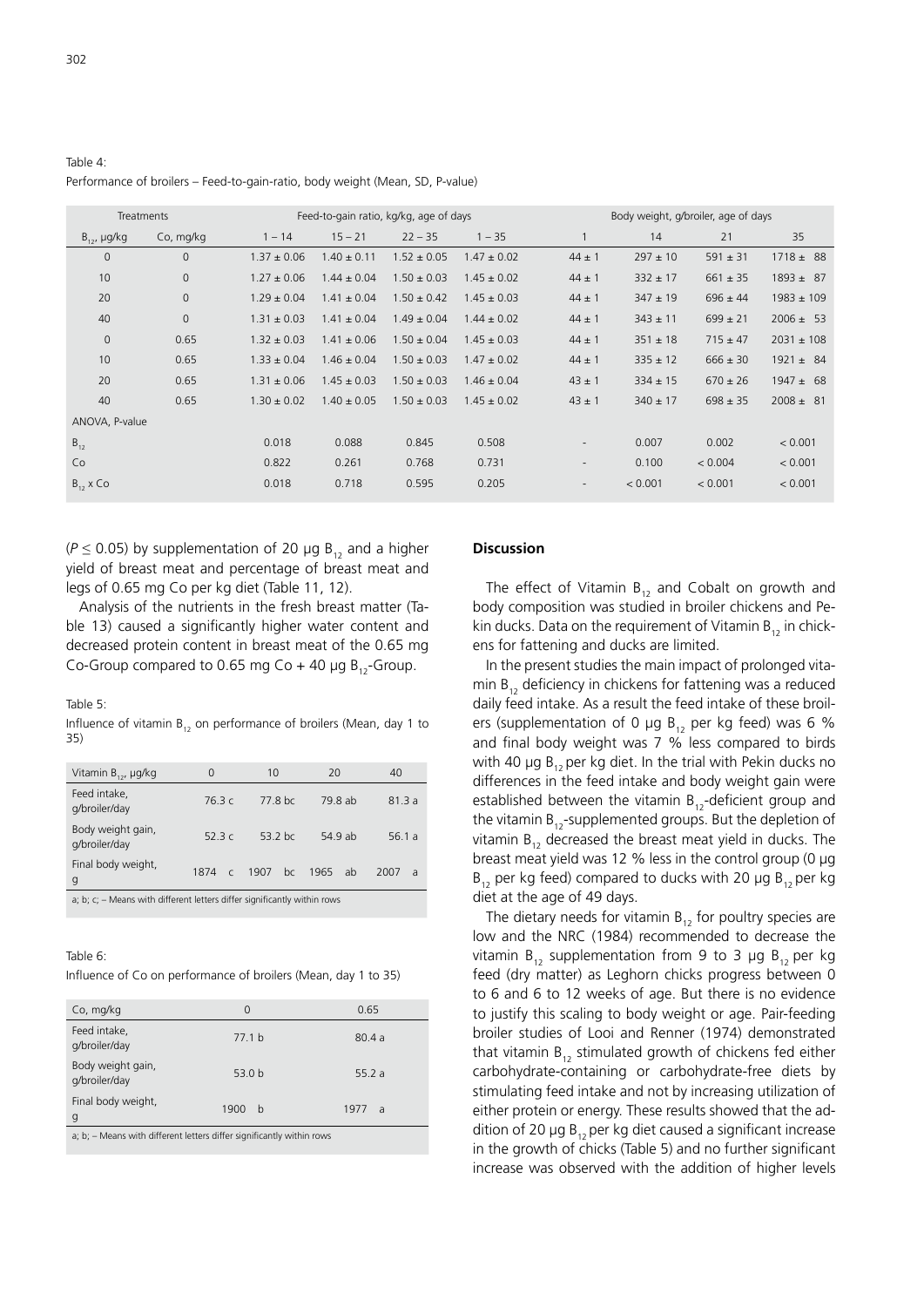Table 7:

 $T<sub>2</sub>$  bits  $\Omega$ .

 $B_{12}$ μg/kg Co, mg/kg Body weight, g Carcase,  $\frac{0}{0}$ Breast skin, % Breast meat, g Breast meat, % Legs, g Legs, % Liver, g Heart, g Gizzard, g Spleen, g Fat, g Fat, % 0 0  $1831 \pm$  71 64.5  $\pm$  1.0  $1.3 \pm$ 0.3  $214 +$  18  $11.6 \pm$  0.5  $362 +$  17  $19.8 +$  1.0  $40.6 \pm$  2.7  $12.4 +$  1.6 39.9 ± 3.5  $1.8 +$ 0.4  $20.1 +$  3.4  $1.1 +$ 0.2 10 0 1958 ± 56  $64.6 +$  1.6  $1.2 +$ 0.2  $255 +$  21  $13.0 +$  1.0  $373 +$  25 19.0  $\pm$  1.1 42.8  $\pm$  5.9  $12.2 +$  1.1  $33.1 +$  6.6  $1.7 +$ 0.4  $29.0 +$  6.3  $1.5 +$ 0.3 20 0 1958 ± 20  $64.0 +$  1.5  $1.2 +$ 0.2  $221 +$  28  $11.3 +$  1.4 380 ± 22  $19.4 +$  1.0  $43.2 +$  3.2  $12.8 +$  1.2  $33.6 +$  1.9  $2.1 +$ 0.5  $28.0 +$  6.3  $14 +$ 0.3 40 0 1979 ± 96 64.7  $\pm$  0.9  $1.1 \pm$ 0.2  $244 +$  21  $12.3 \pm$  0.9 386 ± 20  $19.5 +$  0.9 43.3  $\pm$  2.3  $12.6 \pm$  1.2  $33.1 \pm$  7.1  $2.4 +$ 0.6  $29.5 +$  2.4  $1.5 +$ 0.1 0  $0.65$  1981 ± 36  $64.7 +$  3.6  $1.1 +$ 0.1  $259 +$  31  $13.1 +$  1.5 384 ± 26  $19.4 +$  1.3 41.4  $\pm$  3.4  $11.8 +$  2.0  $28.8 +$  4.6  $2.0 +$ 0.6  $20.2 +$  5.9  $1.0 +$ 0.3 10  $0.65$  1958 ± 85 64.6  $\pm$  2.4 1.1  $\pm$  $0.2$  $244 \pm$  21 12.5  $\pm$  0.8 383 ± 30 19.5  $\pm$  1.2 42.9  $\pm$  2.5 12.5  $\pm$  0.9 36.2  $\pm$  9.1  $2.1 \pm$ 0.3 25.6  $\pm$  7.5  $1.3 \pm$ 0.4 20  $0.65$  1944 ± 51 63.9  $\pm$  1.9  $1.3 \pm$  $0.2$  $229 +$  34 11.8  $\pm$  1.6 384 ± 16 19.8  $\pm$  0.9 43.8  $\pm$  4.8  $12.9 \pm$  $2.0$ 33.1  $\pm$  5.6  $2.0 \pm$ 0.5  $23.7 +$  4.8  $1.2 \pm$  $0.2$ 40 0.65 1949 ± 62 65.1  $\pm$  1.4 1.1  $\pm$ 0.1  $246 \pm$  $23$ 12.6  $\pm$  1.2 395  $\pm$  $24$  $20.2 \pm$  1.0 41.7  $\pm$  $26$ 13.0  $\pm$  $0.6$ 30.6  $\pm$  6.2  $1.6 \pm$ 0.7  $23.7 \pm$  5.3  $1.2 \pm$ 0.3 ANOVA, P-value  $\mathsf{B}_{12}$  0.055 0.574 0.199 0.043 0.004 0.177 0.495 0.270 0.380 0.391 0.734 0.002 0.004 Co 0.110 0.695 0.233 0.081 0.168 0.060 0.279 1.000 0.993 0.413 0.427 0.018 0.010  ${\sf B}_{12}$  x Co  $\hspace{1cm}$   $<$  0.001 0.985 0.025 0.018 0.151 0.729 0.495 0.774 0.718 0.272 0.011 0.490 0.799

Carcass (% of body weight), carcass composition (% of carcass weight) and muscle and organ weight (q) of broilers (n = 8) (Mean, SD, P-value)

| Table o. |                                                                           |
|----------|---------------------------------------------------------------------------|
|          | Performance of ducks – Feed intake, daily weight gain (Mean, SD, P-value) |

| Feed intake, g/duck/day, age of days<br><b>Treatments</b> |              |                 | Daily weight gain, g/duck/day, age of days |                  |                |                |                |
|-----------------------------------------------------------|--------------|-----------------|--------------------------------------------|------------------|----------------|----------------|----------------|
| $B_{12}$ µg/kg                                            | Co, mg/kg    | $1 - 21$        | $22 - 49$                                  | $1 - 49$         | $1 - 21$       | $22 - 49$      | $1 - 49$       |
| $\mathbf{0}$                                              | $\mathbf 0$  | $116.0 \pm 4.1$ | $256.1 \pm 8.0$                            | $193.0 \pm 4.1$  | $69.2 \pm 1.7$ | $92.0 \pm 2.4$ | $81.8 \pm 1.3$ |
| 10                                                        | $\mathbf 0$  | $116.4 \pm 5.6$ | $248.8 \pm 12.9$                           | $189.2 \pm 9.3$  | $69.7 \pm 3.3$ | $89.9 \pm 5.3$ | $80.9 \pm 4.0$ |
| 20                                                        | $\mathbf{0}$ | $116.2 \pm 8.8$ | $246.1 \pm 23.8$                           | $187.7 \pm 17.2$ | $69.7 \pm 3.6$ | $90.8 \pm 4.9$ | $81.4 \pm 3.8$ |
| 40                                                        | $\Omega$     | $113.7 \pm 5.4$ | $250.4 \pm 12.1$                           | $188.6 \pm 8.9$  | $69.5 \pm 2.0$ | $90.1 \pm 6.0$ | $80.9 \pm 3.6$ |
| $\mathbf{0}$                                              | 65           | $115.4 \pm 5.3$ | $257.4 \pm 12.5$                           | $194.0 \pm 8.2$  | $69.3 \pm 2.6$ | $89.6 \pm 4.4$ | $80.5 \pm 3.0$ |
| 10                                                        | 65           | $117.5 \pm 4.3$ | $251.5 \pm 19.2$                           | $191.6 \pm 11.3$ | $70.5 \pm 2.8$ | $87.7 \pm 7.0$ | $80.1 \pm 4.6$ |
| 20                                                        | 65           | $114.7 \pm 5.5$ | $253.6 \pm 14.2$                           | $191.0 \pm 9.2$  | $70.3 \pm 2.4$ | $88.8 \pm 3.2$ | $80.5 \pm 2.3$ |
| 40                                                        | 65           | $117.0 \pm 3.8$ | $250.6 \pm 12.9$                           | $190.7 \pm 8.3$  | $71.1 \pm 2.3$ | $87.1 \pm 5.3$ | $80.0 \pm 3.6$ |
| ANOVA, P-value                                            |              |                 |                                            |                  |                |                |                |
| $B_{12}$                                                  |              | 0.817           | 0.523                                      | 0.647            | 0.724          | 0.584          | 0.896          |
| Co                                                        |              | 0.708           | 0.446                                      | 0.396            | 0.265          | 0.062          | 0.252          |
| $B_{12}$ x Co                                             |              | 0.602           | 0.906                                      | 0.990            | 0.880          | 0.994          | 0.998          |

of vitamin  $B_{12}$ . Patel and McGinnis (1980) found that vitamin  $B_{12}$  is important in the energy metabolism. In a study with White Leghorn chicks the growth and efficiency of feed utilization were depressed upon addition of 10 and 20 % fat unless the diet contained adequate vitamin  $B_{12}$ . Isoenergetic substitution of glucose instead of fat also depressed growth unless  $B_{12}$  was added. Higher protein content in the diet increases the need for vitamin  $B_{12}$ .

Leeson and Summers (2001) summarized that a deficiency of  $B_{12}$  in growing chickens results in reduced weight gain and feed intake, along with poor feathering and nervous disorders. While a deficiency may lead to perosis, this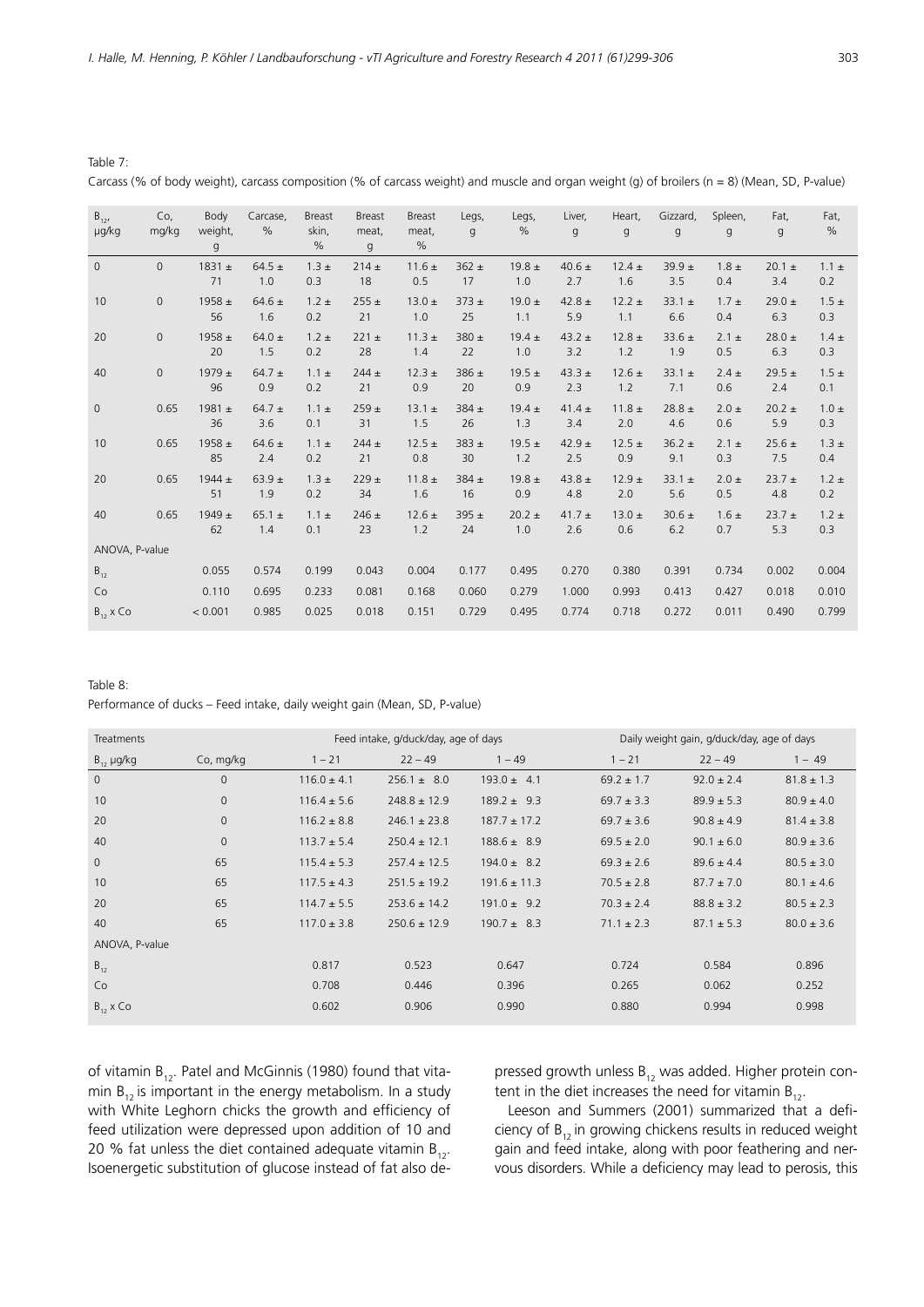# Table 9: Performance of ducks - Feed-to-gain-ratio, body weight (Mean, SD, P-value)

| Feed-to-gain ratio, kg/kg, age of days<br>Treatments |                |                 |                 | Body weight, g/duck, age of days |                          |               |                |
|------------------------------------------------------|----------------|-----------------|-----------------|----------------------------------|--------------------------|---------------|----------------|
| $B_{12}$ , µg/kg                                     | Co, mg/kg      | $1 - 21$        | $22 - 49$       | $1 - 49$                         | $\mathbf{1}$             | 21            | 49             |
| $\mathbf 0$                                          | $\overline{0}$ | $1.68 \pm 0.04$ | $2.78 \pm 0.09$ | $2.36 \pm 0.04$                  | $56 \pm 3$               | $1510 \pm 32$ | $3902 \pm 60$  |
| 10                                                   | $\mathbf 0$    | $1.67 \pm 0.02$ | $2.77 \pm 0.15$ | $2.34 \pm 0.10$                  | $56 \pm 2$               | $1519 \pm 68$ | $3856 \pm 186$ |
| 20                                                   | $\mathbf{0}$   | $1.66 \pm 0.06$ | $2.71 \pm 0.20$ | $2.30 \pm 0.14$                  | $57 \pm 2$               | $1522 \pm 78$ | $3884 \pm 181$ |
| 40                                                   | $\mathbf{0}$   | $1.64 \pm 0.05$ | $2.78 \pm 0.11$ | $2.33 \pm 0.08$                  | $56 \pm 2$               | $1515 \pm 42$ | $3858 \pm 171$ |
| $\mathbf{0}$                                         | 65             | $1.67 \pm 0.04$ | $2.88 \pm 0.18$ | $2.41 \pm 0.12$                  | $56 \pm 1$               | $1512 \pm 55$ | $3841 \pm 142$ |
| 10                                                   | 65             | $1.67 \pm 0.03$ | $2.88 \pm 0.27$ | $2.40 \pm 0.16$                  | $55 \pm 1$               | $1536 \pm 58$ | $3816 \pm 215$ |
| 20                                                   | 65             | $1.63 \pm 0.05$ | $2.86 \pm 0.16$ | $2.37 \pm 0.11$                  | $58 \pm 2$               | $1532 \pm 51$ | $3842 \pm 108$ |
| 40                                                   | 65             | $1.65 \pm 0.04$ | $2.88 \pm 0.14$ | $2.39 \pm 0.10$                  | $54 \pm 2$               | $1547 \pm 48$ | $3812 \pm 173$ |
| ANOVA, P-value                                       |                |                 |                 |                                  |                          |               |                |
| $B_{12}$                                             |                | 0.122           | 0.819           | 0.688                            | $\overline{\phantom{a}}$ | 0.744         | 0.886          |
| Co                                                   |                | 0.368           | 0.013           | 0.042                            | $\overline{\phantom{a}}$ | 0.288         | 0.247          |
| $B_{12}$ x Co                                        |                | 0.465           | 0.965           | 0.996                            | $\overline{\phantom{a}}$ | 0.897         | 0.998          |

### Table 10:

Influence of vitamin  $B_{12}$  on performance of ducks (Mean, day 1 to 49)

| $B_{12}$ , µg/kg                                                                                                                                                                                                                              | 0       | 10       | 20     | 40       |
|-----------------------------------------------------------------------------------------------------------------------------------------------------------------------------------------------------------------------------------------------|---------|----------|--------|----------|
| Feed intake, g/duck/day                                                                                                                                                                                                                       | 193.5   | 190.4    | 189.6  | 189.4    |
| Body weight gain, g/duck/day                                                                                                                                                                                                                  | 90.8    | 88.8     | 89.8   | 88.6     |
| Feed to gain ratio, kg/kg                                                                                                                                                                                                                     | 2.38    | 2.37     | 2.34   | 2.36     |
| Final body weight, g                                                                                                                                                                                                                          | 3872    | 3836     | 3863   | 3835     |
| Breast meat, q                                                                                                                                                                                                                                | 201.8 b | 211.8 ab | 228.8a | 224.3 ab |
| $\mathbf{r} = \mathbf{r} + \mathbf{r}$ and the set of the set of the set of the set of the set of the set of the set of the set of the set of the set of the set of the set of the set of the set of the set of the set of the set of the set |         |          |        |          |

a; b; – Means with different letters differ significantly within rows

#### Table  $11$ :

Influence of Co on performance of ducks (Mean, day 1 to 49)

| Co, mg/kg                    | $\Omega$           | 0.65   |
|------------------------------|--------------------|--------|
| Feed intake, g/duck/day      | 189.6              | 191.8  |
| Body weight gain, g/duck/day | 81.2               | 80.3   |
| Feed to gain ratio, kg/kg    | 2.33 <sub>b</sub>  | 2.39a  |
| Final body weight, g         | 3875               | 3828   |
| Breast meat, q               | 209.5 <sub>b</sub> | 224.2a |
| Breast meat, %               | 10.8 <sub>b</sub>  | 11.7a  |
| Legs, %                      | 12.6 <sub>b</sub>  | 13.0a  |
|                              |                    |        |

a; b; – Means with different letters differ significantly within rows

is probably a secondary effect due to a dietary deficiency of methionine, choline or betaine as sources of methyl groups. Further clinical signs reported in poultry are anemia, gizzard erosion, and fatty infiltration of heart, liver and kidneys.

Vitamin  $B_{12}$  is retained in the liver for a long time after the feeding of Vitamin  $B_{12}$ -deficient diets has begun. For example, two to five months may be needed to deplete hens of vitamin  $B_{12}$  stores to such an extent that progeny will hatch with low vitamin  $B_{12}$  reserves (Scott et al., 1982). On the question of vitamin  $B_{12}$  storage in the egg Robel (1983) established that changes in vitamin levels (also in vitamin  $B_{12}$ ) deposited in the egg are related to the aging process of the turkey breeder hen. Squires and Naber (1992) concluded from the results of a study of vitamin profiles of eggs  $$ which concentrations of vitamin  $B_{12}$  between 1.3 and 2.9 μg/100 g egg yolks are found, and for this reason, 8 μg vitamin  $B_{12}$  per kg diet appeared to be needed to support maximum hatchability and egg weight. In the present studies chickens and ducks originated from parent flocks with feeding according nutrient requirements of breeder hens and ducks. Therefore it can be assumed that the storage of vitamin  $B_{12}$  into the egg yolk was stabilized and the freshly hatched chickens and ducks had an optimum  $B_{12}$  depot in the liver and in last part of the yolk sac.

Surprising in the present studies was that supplementation of Co only (without supplementation of vitamin  $B_{12}$  in the diets) did not significantly decrease feed intake, and so the final body weight and the breast meat yield in growing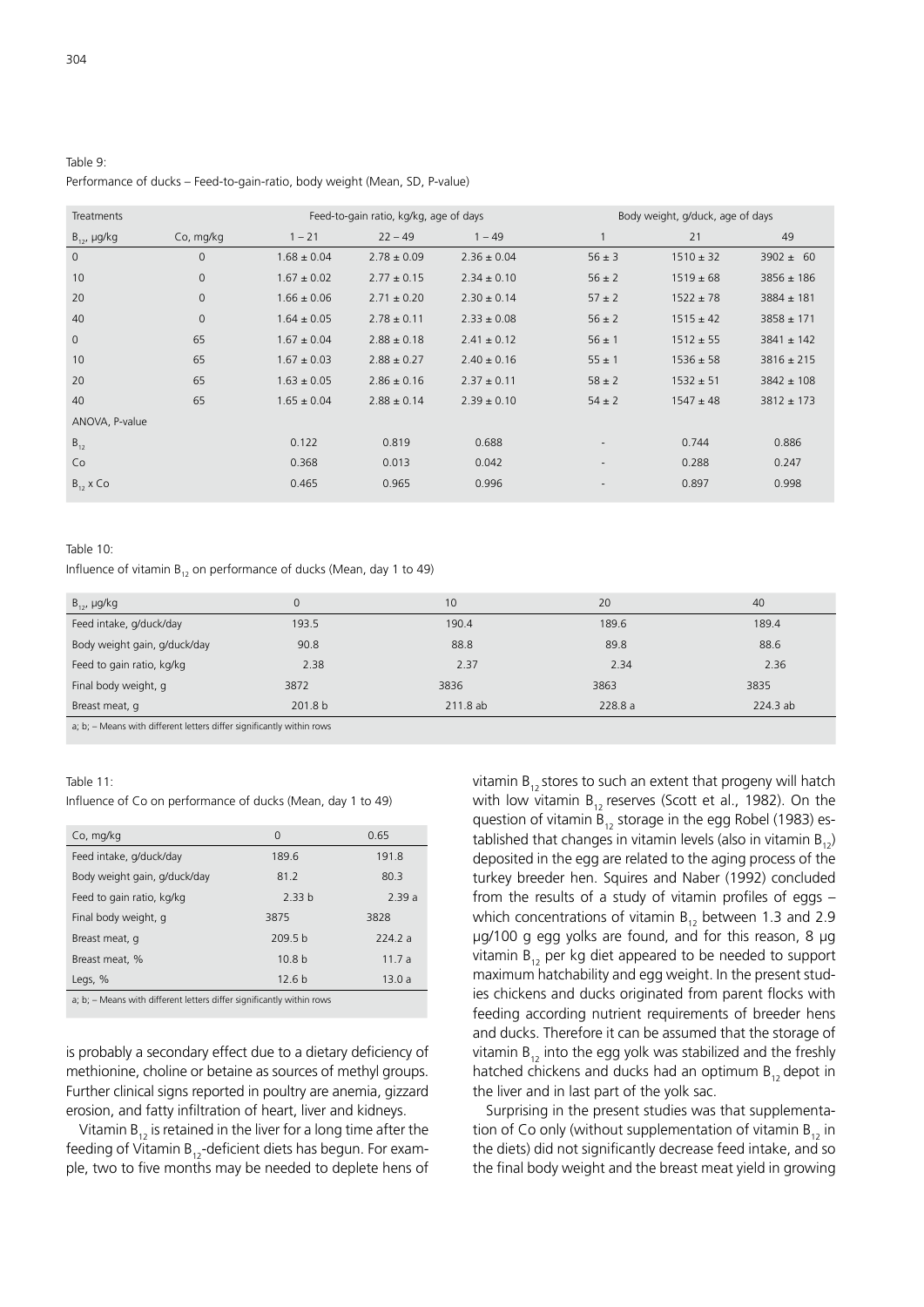Table 12:

Carcass (% of body weight), carcass composition (% of carcass weight) and muscle and organ weight (g) of ducks (n = 8) (Mean, SD, P-value)

| $B_{12'}$<br>µg/kg | Co,<br>mg/kg | Body<br>weight,<br>g | Carcase,<br>$\frac{0}{0}$ | <b>Breast</b><br>skin,<br>% | <b>Breast</b><br>meat.<br>g | <b>Breast</b><br>meat,<br>$\%$ | Legs,<br>q      | Legs,<br>$\frac{0}{0}$ | Liver,<br>q        | Heart,<br>$\mathsf{g}$ | Gizzard,<br>$\mathsf{g}$ | Spleen,<br>g     | Fat,<br>$\mathsf{g}$ | Fat<br>$\frac{0}{0}$ |
|--------------------|--------------|----------------------|---------------------------|-----------------------------|-----------------------------|--------------------------------|-----------------|------------------------|--------------------|------------------------|--------------------------|------------------|----------------------|----------------------|
| $\mathbf{0}$       | $\Omega$     | 3882 $\pm$<br>121    | $67.5 +$<br>0.4           | $3.6 \pm$<br>0.6            | $377 +$<br>24               | $9.7 \pm$<br>0.5               | 497 $\pm$<br>32 | $12.9 \pm$<br>1.0      | 93.0 $\pm$<br>15.4 | $20.5 \pm$<br>1.6      | $124.6 \pm$<br>13.9      | $2.4 \pm$<br>0.4 | $35.1 \pm$<br>5.6    | $0.9 \pm$<br>0.2     |
| 10                 | $\Omega$     | 3801 ±<br>262        | $66.9 +$<br>0.8           | $3.9 +$<br>1.2              | $402 \pm$<br>45             | $10.6 \pm$<br>1.0              | 482 $\pm$<br>56 | $12.6 \pm$<br>0.9      | $84.2 \pm$<br>12.8 | $19.3 \pm$<br>2.3      | $116.4 \pm$<br>14.1      | $2.3 \pm$<br>0.4 | $37.0 \pm$<br>14.9   | $1.0 \pm$<br>0.3     |
| 20                 | $\Omega$     | 3960 $\pm$<br>173    | $67.3 \pm$<br>0.9         | $4.1 \pm$<br>0.6            | 460 $\pm$<br>51             | $11.6 \pm$<br>1.3              | 496 $\pm$<br>19 | $12.5 \pm$<br>0.6      | $87.2 \pm$<br>12.3 | $20.0 \pm$<br>1.6      | $126.0 \pm$<br>9.3       | $2.4 \pm$<br>0.6 | $35.9 +$<br>8.8      | $0.9 \pm$<br>0.2     |
| 40                 | $\mathbf{0}$ | 3934 $\pm$<br>150    | 68.0 $\pm$<br>1.3         | $4.2 \pm$<br>1.0            | 432 $\pm$<br>19             | $11.0 \pm$<br>0.5              | 484 $\pm$<br>27 | $12.3 \pm$<br>0.9      | $85.7 \pm$<br>12.0 | $20.3 \pm$<br>1.8      | $122.2 \pm$<br>17.2      | $1.8 \pm$<br>0.6 | $34.5 \pm$<br>8.0    | $0.9 \pm$<br>0.2     |
| $\mathbf{0}$       | 0.65         | $3754 \pm$<br>217    | $67.4 \pm$<br>1.2         | $3.9 \pm$<br>0.5            | 428 $\pm$<br>76             | $11.4 \pm$<br>1.5              | 480 $\pm$<br>22 | $12.8 \pm$<br>0.6      | $84.7 \pm$<br>9.7  | $19.9 \pm$<br>2.7      | $114.8 \pm$<br>12.0      | $2.0 \pm$<br>0.6 | $28.4 \pm$<br>7.6    | $0.8 \pm$<br>0.2     |
| 10                 | 0.65         | $3815 \pm$<br>311    | 68.2 $\pm$<br>1.4         | $4.4 \pm$<br>0.9            | 445 $\pm$<br>62             | $11.7 +$<br>1.3                | $516 \pm$<br>49 | $13.5 \pm$<br>0.9      | $75.2 \pm$<br>12.0 | $19.7 \pm$<br>1.4      | $125.6 \pm$<br>19.5      | $1.7 \pm$<br>0.6 | $37.8 \pm$<br>14.9   | $1.0 \pm$<br>0.4     |
| 20                 | 0.65         | 3861 $\pm$<br>100    | 68.0 $\pm$<br>1.5         | $4.2 \pm$<br>0.8            | 455 $\pm$<br>68             | $11.8 \pm$<br>1.8              | $516 \pm$<br>49 | $12.7 \pm$<br>0.5      | $78.9 \pm$<br>15.2 | $19.8 \pm$<br>1.3      | $121.1 \pm$<br>8.6       | $2.2 \pm$<br>0.5 | $36.0 \pm$<br>14.3   | $0.9 \pm$<br>0.4     |
| 40                 | 0.65         | 3845 $\pm$<br>155    | 68.5 $\pm$<br>1.3         | $4.2 \pm$<br>0.9            | 465 $\pm$<br>48             | $12.1 \pm$<br>1.0              | 497 $\pm$<br>32 | $12.9 +$<br>0.6        | $87.0 \pm$<br>11.8 | $20.9 \pm$<br>2.1      | $119.6 \pm$<br>12.3      | $2.0 \pm$<br>0.6 | $35.6 \pm$<br>11.6   | $0.9 \pm$<br>0.3     |
| ANOVA, P-value     |              |                      |                           |                             |                             |                                |                 |                        |                    |                        |                          |                  |                      |                      |
| $B_{12}$           |              | 0.342                | 0.280                     | 0.677                       | 0.021                       | 0.045                          | 0.862           | 0.275                  | 0.336              | 0.452                  | 0.791                    | 0.264            | 0.624                | 0.614                |
| Co                 |              | 0.162                | 0.052                     | 0.385                       | 0.025                       | 0.002                          | 0.484           | 0.052                  | 0.104              | 0.903                  | 0.675                    | 0.051            | 0.636                | 0.825                |
| $B_{12}$ x Co      |              | 0.805                | 0.370                     | 0.782                       | 0.450                       | 0.406                          | 0.208           | 0.320                  | 0.626              | 0.849                  | 0.349                    | 0.153            | 0.693                | 0.659                |

Table 13:

Content of water, protein and fat in the fresh matter of the breast meat of Pekin ducks  $(\%)(n = 8)$  (Mean, SD)

| Group                                                                      | 1<br>Control  | 4<br>40 $\mu$ g B <sub>12</sub> | 5<br>0.65 mg Co | 8<br>0.65 mg Co<br>$+40 \mu g B_{12}$ |  |  |
|----------------------------------------------------------------------------|---------------|---------------------------------|-----------------|---------------------------------------|--|--|
| Water                                                                      | 76.6 ab $\pm$ | 76.4 ab $\pm$                   | 76.8 $a +$      | $75.9 h +$                            |  |  |
|                                                                            | 0.4           | 0.3                             | 0.5             | 0.6                                   |  |  |
| Crude fat                                                                  | $1.2 +$       | $1.2 +$                         | $1.2 +$         | $1.2 +$                               |  |  |
|                                                                            | 0.2           | 0.1                             | 0.2             | 0.1                                   |  |  |
| Crude protein                                                              | 22.2 ab $\pm$ | 22.4 ab $\pm$                   | $22.0 b +$      | 22.8 a $\pm$                          |  |  |
|                                                                            | 0.4           | 0.3                             | 0.8             | 0.5                                   |  |  |
| $a$ ; b; $-$ Means with different letters differ significantly within rows |               |                                 |                 |                                       |  |  |

chickens and ducks for fattening was identical to groups supplemented with vitamin  $B_{12}$  (10/20/40 µg vitamin  $B_{12}$ ) per kg diet). In studies with pigs it was observed that vitamin  $B_{12}$  – deficiency symptoms, including an accumulation of serum homocysteine, can be attenuated by Nickel and Co, although the mode of action seems to differ (Stangl et al., 2000). Previous studies found out that Co ions induce a series of metabolic changes in experimental animals. Co supplementation only improved homocysteine accretion in serum, whereas the vitamin  $B_{12}$  status remained completely unchanged (Goncharevskaia et al., 1985; Rosenberg and Kappas, 1989; Zhang et al., 1998). In this duck study the breast meat yield of the Co group was similar to groups supplemented with vitamin  $B_{12}$ , however the protein content of breast meat was decreased. This finding indicated that there is not an improvement of the vitamin  $B_{12}$  status and protein syntheses of the meat after supplementation of Co.

Furthermore it cannot be excluded that broilers, and notably ducks, in the present studies obtained a part of their vitamin  $B_{12}$  requirement more indirectly by ingesting faeces in the litter or with litter in the pens. The faeces bacterial flora is an important source of vitamins for coprophagic animals. The supplementation of Co to the broiler and duck diets supported the vitamin  $B_{12}$  synthesis of bacteria in the digestive tract.

It can be concluded from these observations that a supplementation of 20 µg vitamin  $B_{12}$  per kg broiler feed was sufficient to compensate the deficiencies on feed intake and growing performance. An exclusive supplementation of Co to the broiler feed improved the growing performance in a small scale. The supplementation of  $B_{12}$  plus Co did not have any additive effect on the performance of broilers.

The graded supplementation of vitamin  $B_{12}$  to the diet of Pekin ducks had no significant effect on growing performance, however, increased the breast meat yield par-